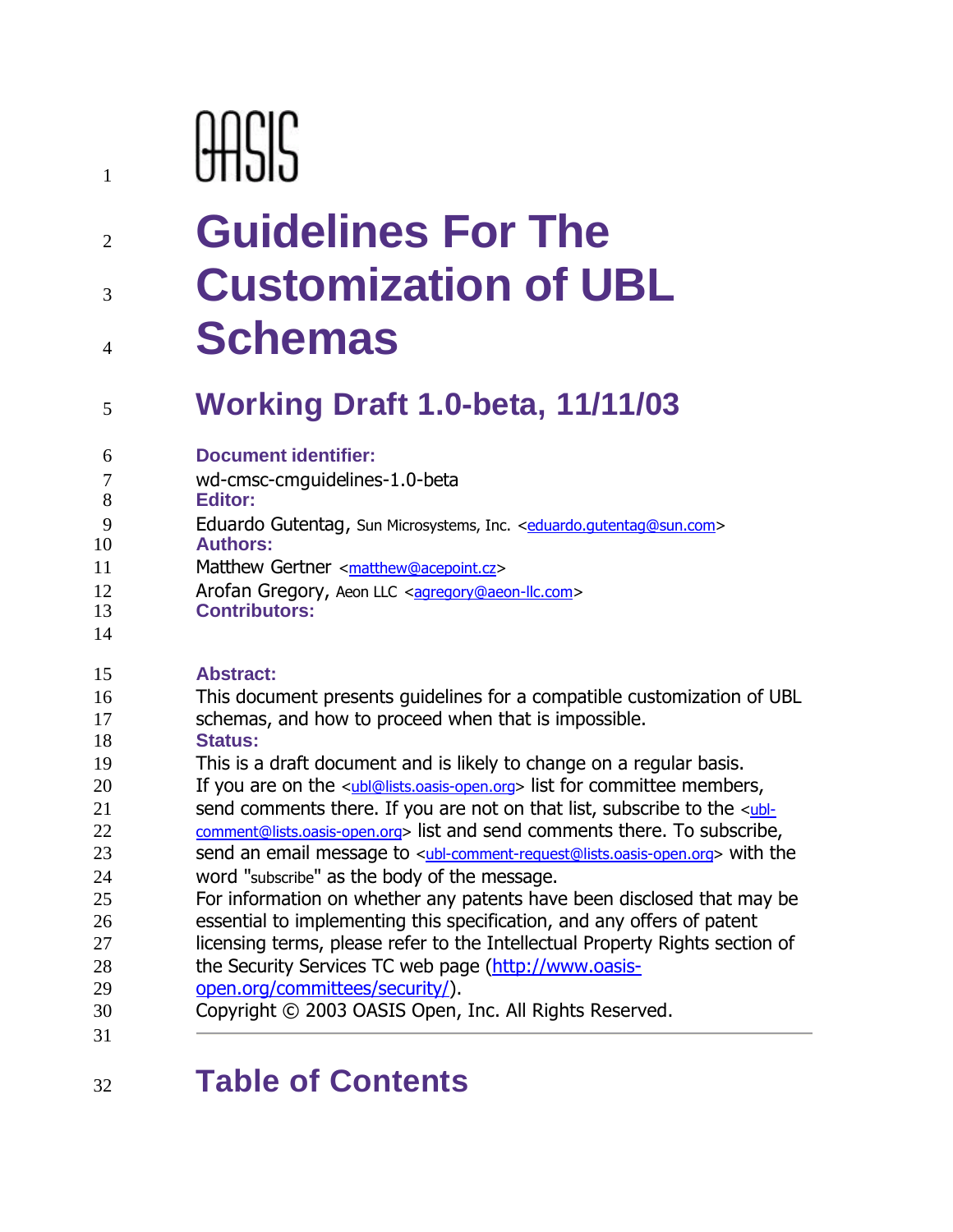| 33       | 1. Introduction                                                        |
|----------|------------------------------------------------------------------------|
| 34       | 1.1. Goals of this document                                            |
| 35       | 2. Background                                                          |
| 36       | 2.1. The UBL Schema                                                    |
| 37       | 2.2. Customization of UBL Schemas                                      |
| 38       | 2.3. Customization of customization                                    |
| 39       | 3. Compatible UBL Customization                                        |
| 40       | 3.1. Use of XSD Derivation                                             |
| 41       | 3.2. Some observations on extensions and restrictions                  |
| 42       | 3.3. Documenting the Customization                                     |
| 43       | 3.4. Use of namespaces                                                 |
| 44       | 4. Non-Compatible UBL Customization                                    |
| 45       | 4.1. Use of Ur-Types                                                   |
| 46       | 4.2. Building New Types Using Core Components                          |
| 47       | 5. Use and Customization of Codelists                                  |
| 48       | 6. Use of the UBL Type Library in Customization                        |
| 49       | 6.1. The Structure of the UBL Type Library                             |
| 50       | 6.2. Importing UBL Schema Modules                                      |
| 51       | 6.3. Selecting Modules to Import                                       |
| 52       | 6.4. Creating New Document Types with the UBL Type Library             |
| 53       | 7. Future Directions                                                   |
| 54       | <b>Appendixes</b>                                                      |
|          |                                                                        |
| 55       |                                                                        |
| 56       | A. Notices                                                             |
| 57       | <b>B.</b> Intellectual Property Rights<br><b>References</b>            |
| 58       |                                                                        |
| 59       | 1. Introduction                                                        |
|          |                                                                        |
| 60       | <b>Note</b>                                                            |
| 61       |                                                                        |
|          | It is highly recommended that readers of the current                   |
| 62       | document first consult the CCTS paper [Reference] before               |
| 63       | proceeding, in order to understand some of the thinking                |
| 64       | behind the concepts expressed below.                                   |
| 65       | With the release of version 1.0 of the UBL library it is expected that |
| 66       | subsequent changes to it will be few and far between; it contains      |
| 67       | important document types informed by the broad experience of members   |
| 68       | of the UBL Technical Committee, which includes both business and XML   |
| 69       | experts.                                                               |
| 70<br>71 | However, one of the most important lesson learned from previous        |
|          | standards is that no business library is sufficient for all purposes.  |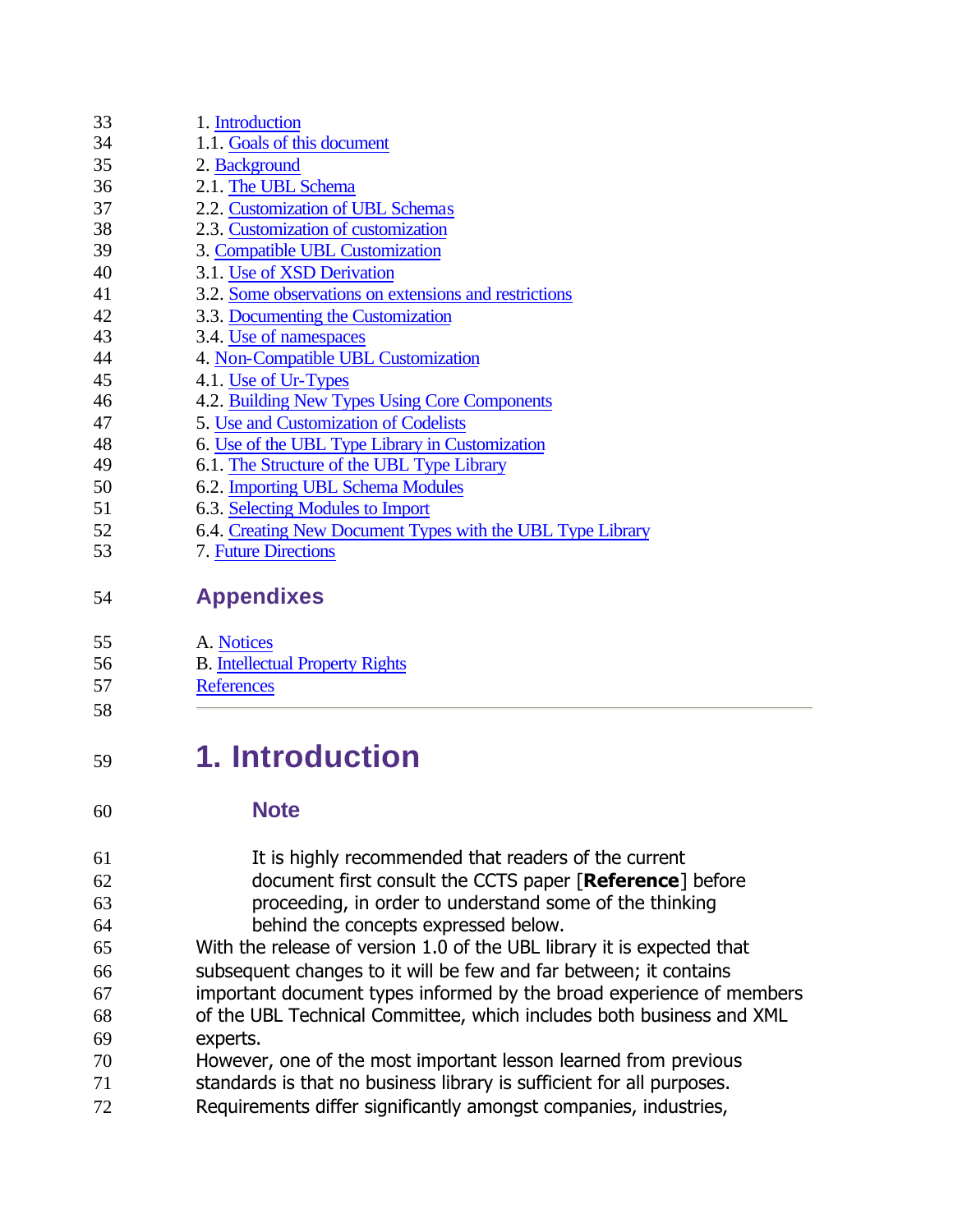- countries, etc., and a customization mechanism is therefore needed in many cases before the document types can be used in real-world applications. A primary motivation for moving from the relatively inflexible EDI formats to a more robust XML approach is the existence of formal mechanisms for performing this customization while retaining maximum interoperability and validation.
- It is an UBL expectation that:
- 1. Customization will indeed happen,
- 2. It will be done by national and industry groups and smaller user
- communities,
- 3. These changes will be driven by real world needs, and
- 84 4. These needs will be expressed as context drivers.
- EDI dealt with the customization issue through a subsetting mechanism that took took a standard (the UN/EDIFACT standard, the AINSI X12 standard, etc.) [**Reference**] and subsetted it through industry Implementation Guides (IG), which were then subsetted into trading partners IGs, which were then subsetted into departamental IGs. UBL proposes dealing with this through schema derivation. Thus UBL starts as generic as possible, with a set of schemas that supply
- all that's likely to be needed in the 80/20 or core case, which is UBL's primary target. Then it allows both subsetting and extension according to the needs of the user communities, industries, nations, etc., according to
- 95 what is permitted in the derivation mechanism it has chosen, namely W3C XML Schema.
- **Figure 1.**

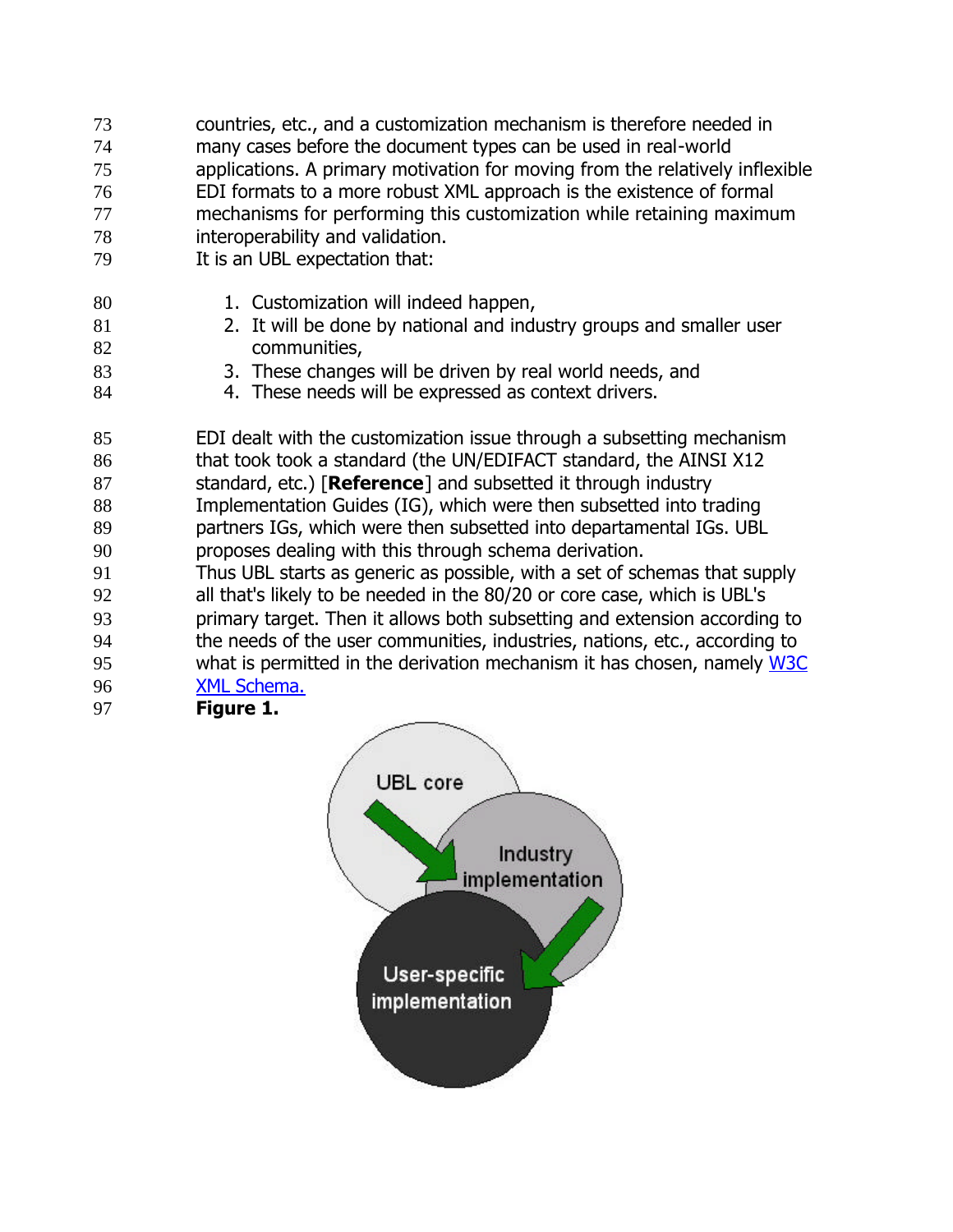- These customizations are based on the eight context drivers identified by 99 ebXML (see below ). Any given schema component always occupies a location in this eight-space, even if not a single one has been identified (that is, if a given context driver has not been narrowed, it means that it 102 is true for all its possible contextual values). For instance, UBL has an Address type that may have to be modified if the Geopolitical region in which it will be used is Thailand. But as long as this narrowing down of 105 the Geopolitical context has not been done, the Address type applies to all possible values of if, thus occupying the "any" position in this particular axis of the eight-space.
- In order for interoperability and validation to be achieved, care must be taken to adhere to strict guidelines when customizing UBL schemas.
- Although the UBL TC intends to produce a customization mechanism that can be applied as an automatic process in the future, this phase (known 112 as Phase II, and predicted in the UBL TC's charter) has not been reached.
- Instead, Phase I, the current phase, offers the guidelines included in this document.
- In what follows in this document, "Customization" always means "context motivated customization", or "contextualization".

## **1.1. Goals of this document**

- This document aims to describe the procedure for customizing UBL, with **three distinct goals.**
- 120 1. The first goal is to ensure that UBL users can extend UBL schemas **in a manner that:**
- **allows for their particular needs,**
- **Can be exchanged with trading partners whose requirements** for data content are different but related, and
- **is UBL compatible.**
- 2. The second goal is to provide some canonical escape mechanisms **for those whose needs extend beyond what the compatibility**  guidelines can offer. Although the product of these escape mechanisms cannot claim UBL compatibility, at least it can offer a clear description of its relashionship to UBL, a claim that cannot be made by other ad hoc methods.
- 3. The third goal is to gather use case data for the future UBL context extension methodology, the automatic mechanism for creating customized UBL schemas that we have referred to as Phase II.
- **2. Background**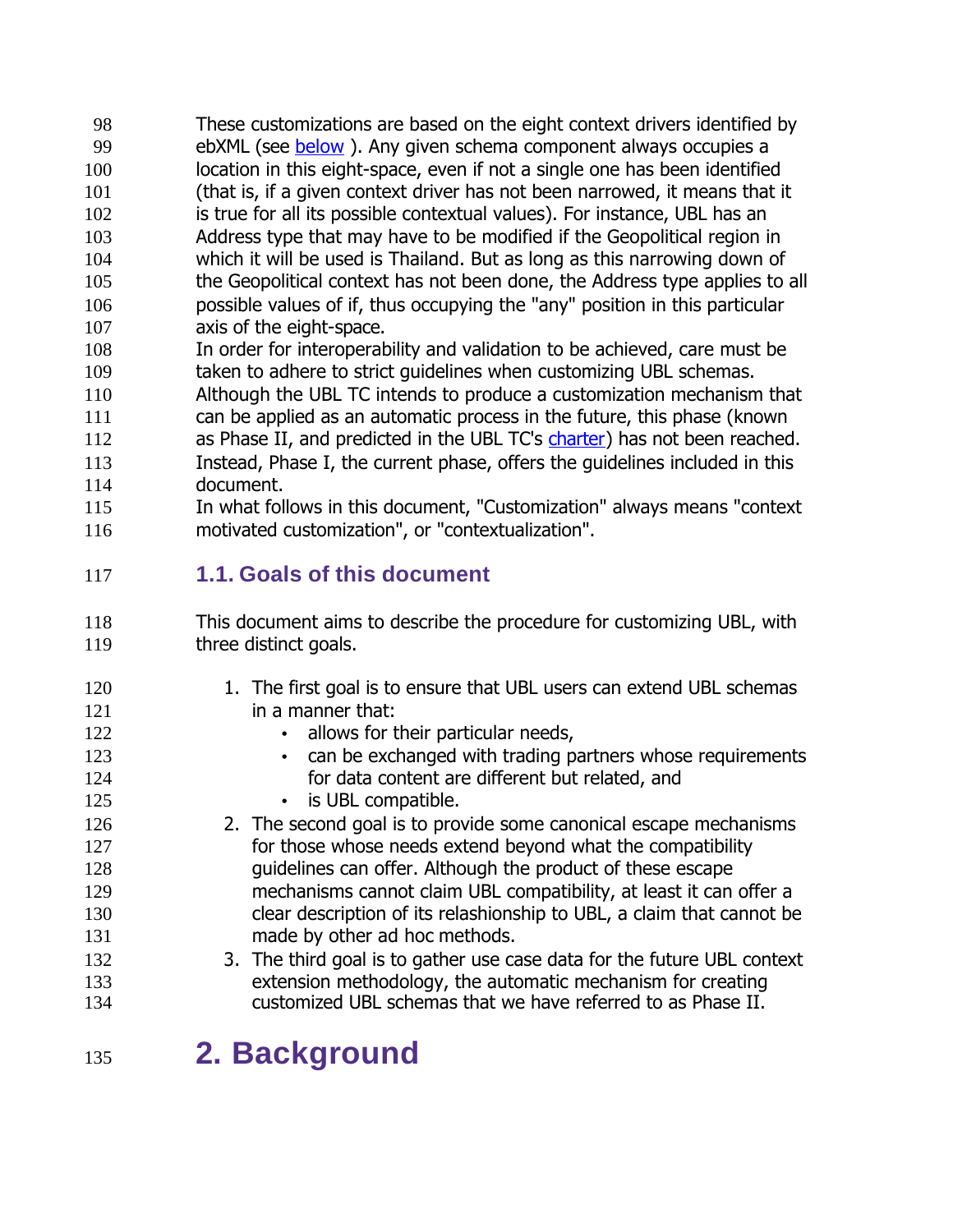The major output of the UBL TC is encapsulated in a series of UBL Schemas [**Reference**]. It is assumed that in many cases users will need to customize these schemas for their own use. In accordance with ebXML [**Reference** to CCTS] the UBL TC expects this customization to be carried out only in response to contextual needs (**see** [xxx]) and by the application of any one of the eight identified context drivers and their possible values. It must be noted that the UBL schemas themselves are the result of a theoretical customization: Behind every UBL Schema, a hypothetical schema exists in which all elements are optional and all types are abstract. This is what we call the "Ur-schema". As mandated in the XSD specification, abstract types cannot be used as written; they can only be used as a starting point for deriving new, concrete types. Ur-types are modelled as abstract types since they are designed for derivation. Whether the UBL TC actually produces and publishes a copy of these Ur-schemas is irrelevant, since it is possible for

 any one to reconstruct deterministically the appropriate Ur-schema from any of the schemas produced by the UBL TC.

## **2.1. The UBL Schema**

 The first set of derivations from the abstract Ur-types is the UBL Schema Library itself, which is assumed to be usable in 80% of business cases. These derivations contain additional restrictions to reduce ambiguity and provide a minimum set of requirements to enable interoperable trading of data by the application of one context, Business Process. The UBL schema may then be used by specific industry organizations to create their own customized schemas. When the UBL Schema is used, conformance with UBL may be claimed. When a Schema that has been customized through the UBL sanctioned derivation processs is used, conformance with UBL may also be claimed.

## **2.2. Customization of UBL Schemas**

 It is assumed that in many cases specific businesses will use customized UBL schemas. These customized schemas contain derivations of the UBL types, created through additional restrictions and/or extensions to fit more precisely the requirements of a given class of UBL users. The customized UBL Schemas may then be used by specific organizations within an industry to create their own customized schemas.

**2.3. Customization of customization**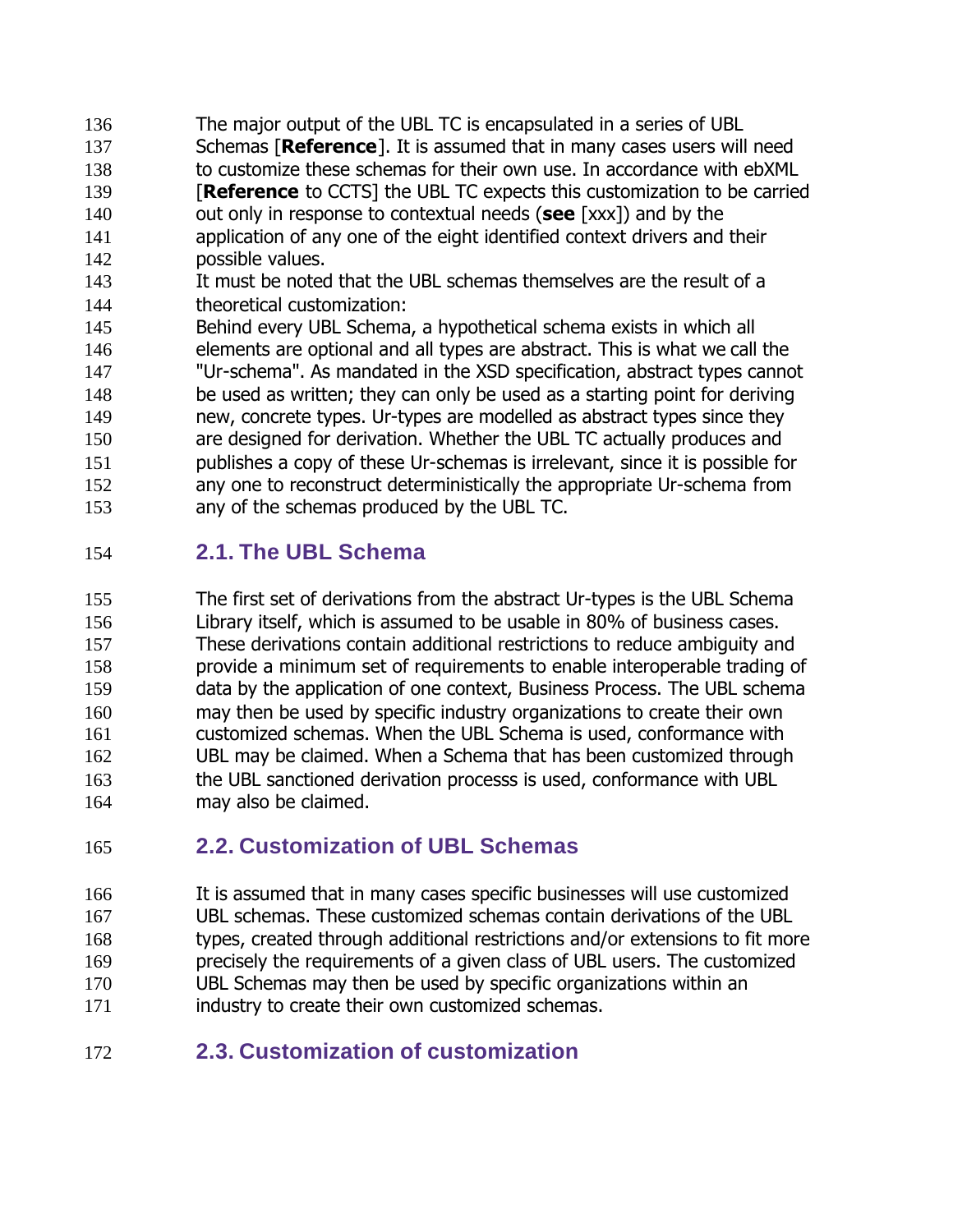- Due to the extensiblilty of W3C Schema, this process can be applied over and over to refine a set of schemas more and more precisely, depending on the needs of specific data flows.
- In other words, there is no theoretical limit to how many times a Schema can be derived, leading to the possible equivalent of infinite recursion. In order to avoid this, the Rule of Once-per-Context has been developed, as presented later, in "Context Chains "

## **3. Compatible UBL Customization**

- Central to the customization approach used by UBL is the notion of schema derivation. This is based on object-oriented principles, the most important of which are inheritance and polymorphism. The meaning of the latter can be gleaned from its linguistic origin: poly, meaning "many", and morph, meaning "shape". By adhering to these principles, document instances with different "shapes" (that is, that conform to different but related schemas,) can be used interchangeably.
- The UBL Naming and Design Rules Subcommittee (NDRSC) has decided to use XSD, the standard XML schema language produced by the World Wide 190 Web Consortium (W3C), to model document formats. One of the most significant advances of XSD over previous XML document description
- languages, such as DTDs, is that it has built-in mechanisms for handling inheritance and polymorphism, which we will refer to as "XSD derivation". It therefore fits well with the real-world requirements for business data interchange and our goal of interoperability and validation.
- There are two important types of modification that XSD derivation does not allow. The first can be summarized as the deletion of required components (that is, the reduction of a component's cardinality from x..y to 0..y). The second is the ad hoc location of an addition to the content model through extension. There may be some cases where the user needs 201 a different location for the addition, but XSD extension only allows addition at the end of a sequence.
- Thus, there are three different scenarios covering the derivation of new types from existing ones:

#### • **Compatible UBL Customization**

- **b Commando Command Command Command Command Command Command Command Command Command Command Command Command Command Command Command Command Command Command Command Communication Ann Communication Communication Communic**  of the customization through XSD derivation. These modifications can include extension (adding new information to an existing type), and/or refinement (restricting the set of information allowed to a subset of what is permitted by the 211 existing type).
- **Non-compatible UBL Customization**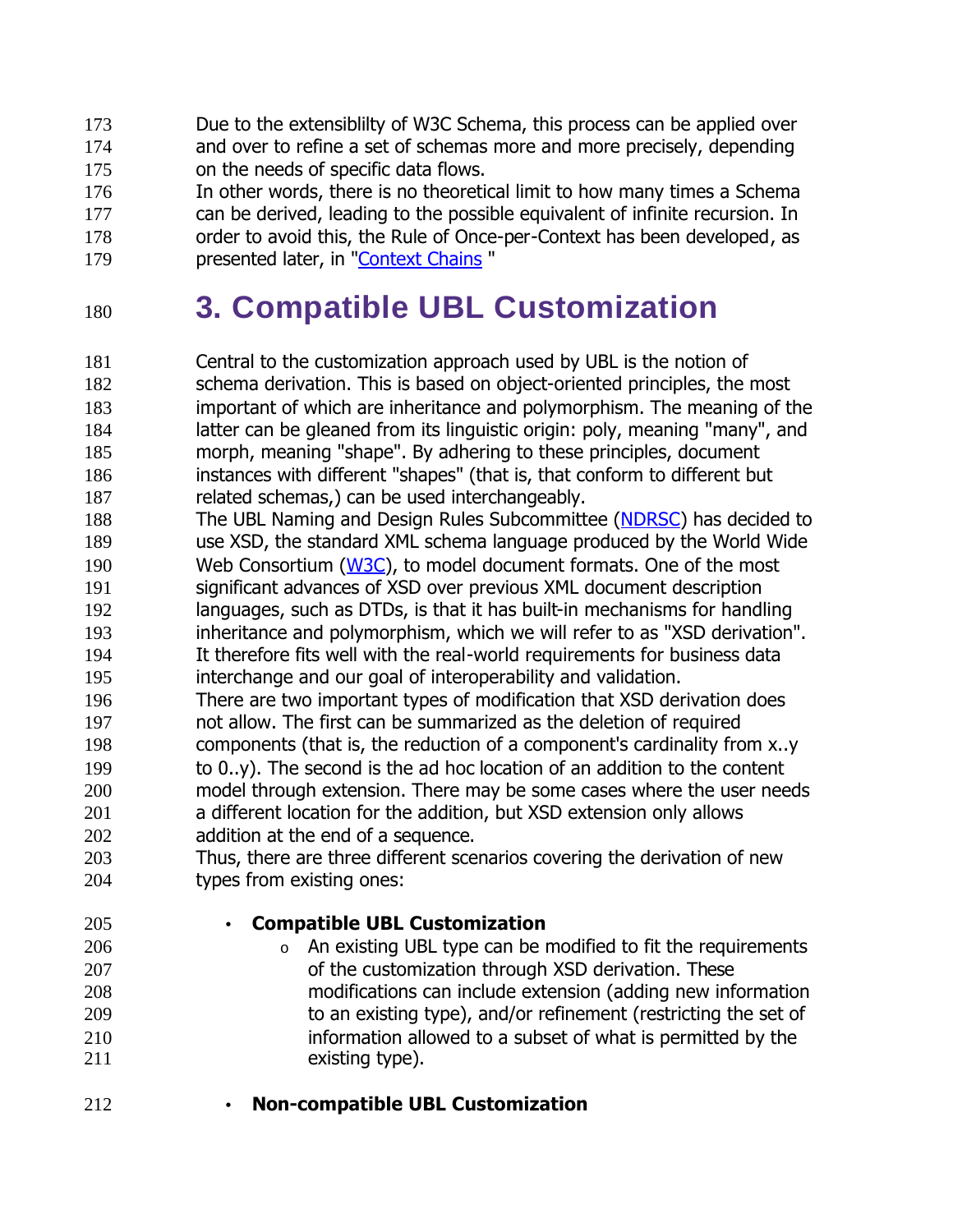- o An existing UBL type could be modified to fit the requirements of the customization, but the changes needed go beyond those allowed by XSD derivation. **b 216** o No existing UBL type is found that can be used as the basis for the new type. Nevertheless, the base library of core components that underlies UBL can be used to build up the new type so as to ensure that interoperability is at least **possible at the core component level.**
- These Guidelines will deal with each of the above scenarios, but we will first and foremost concentrate on the first, as it is the only one that can produce UBL-compatible schemas.

#### **3.1. Use of XSD Derivation**

 XSD derivation allows for type extension and restriction. These are the only means by which one can customize UBL schemas and claim UBL compatibility. Any other possible means, even if allowed by XSD itself, is not allowed by UBL. For instance, although XSD does permit the redefinition of a type to be something other than what it originally is, UBL has decided to reject this approach, because by default <xsd:redefine> does not leave any traces of having been used (such as a new namespace, for instance) and because of the danger of circular redefinitions. The examples in the following sections will be based on the following complex type (and note that in all cases the <xsd:annotation> elements 235 have been removed in order to achieve maximum legibility):<br>236  $\sim$  <xsd:complexType name="PartyType"> 236 <xsd:complexType name="PartyType"><br>237 <xsd:sequence> 237 <xsd:sequence><br>238 <xsd:element re 238 <xsd:element ref="PartyIdentification"<br>239 minOccurs="0" maxOccurs="unbounde 239 minOccurs="0" maxOccurs="unbounded"><br>240 </xsd:element> </xsd:element> 241 <xsd:element ref="PartyName"<br>242 minOccurs="0" maxOccurs="1" 242 minOccurs="0" maxOccurs="1"><br>243 </xsd:element> 243 </xsd:element><br>244 <xsd:element re 244 <xsd:element ref="Address"<br>245 minOccurs="0" maxOccurs=

| 245 | minOccurs="0" maxOccurs="1">                                |
|-----|-------------------------------------------------------------|
| 246 |                                                             |
| 247 | <xsd:element <="" ref="PartyTaxScheme" td=""></xsd:element> |
| 248 | minOccurs="0" maxOccurs="unbounded">                        |
| 249 |                                                             |
| 250 | <xsd:element <="" ref="Contact" td=""></xsd:element>        |
| 251 | $minOccurs="0" maxOccurs="1"$                               |
| 252 |                                                             |
| 253 | <xsd:element <="" ref="Language" td=""></xsd:element>       |
| 254 | minOccurs="0" maxOccurs="1">                                |
| 255 |                                                             |
| 256 |                                                             |
| 257 |                                                             |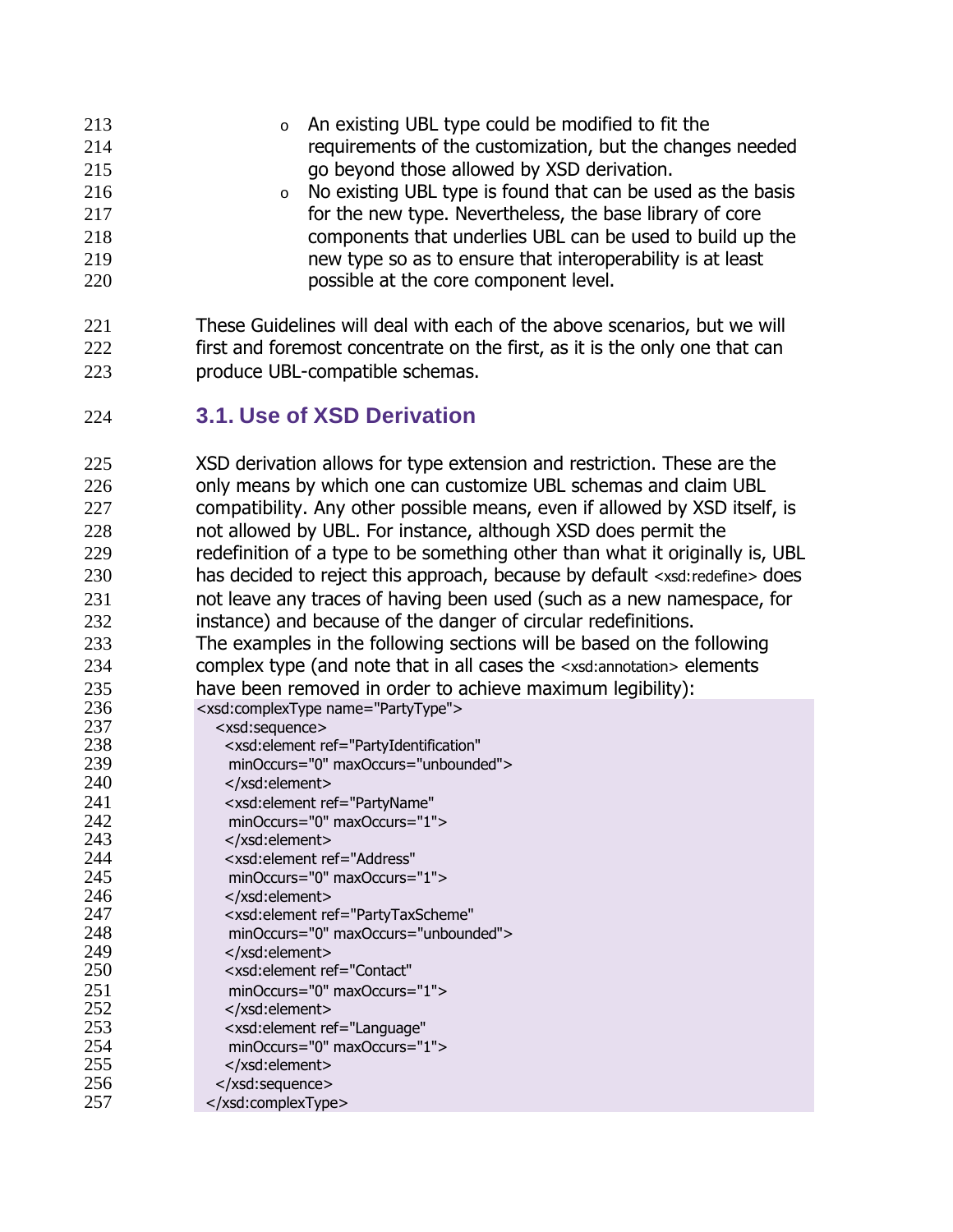#### **3.1.1. Extensions**

| 259        | XSD extension is used when additional information must be added to an       |
|------------|-----------------------------------------------------------------------------|
| 260        | existing UBL type. For example, a company might use a special               |
| 261        | identification code in relation to certain parties. This code should be     |
| 262        | included in addition to the standard information used in a Party            |
| 263        | description (PartyName, Address, etc.) This can be achieved by creating a   |
| 264        | new type that references the existing type and adds the new information:    |
| 265        | <xsd:complextype name="MyPartyType"></xsd:complextype>                      |
| 266        | <xsd:extension base="cat:PartyType"></xsd:extension>                        |
| 267        | <xsd:element maxoccurs="1" minoccurs="1" ref="MyPartyID"></xsd:element>     |
| 268        |                                                                             |
| 269<br>270 |                                                                             |
|            |                                                                             |
| 271        | Some observations:                                                          |
|            |                                                                             |
| 272        | Notice that derivation can be applied only to types and not to              |
| 273        | elements that use those types. This is not a problem: UBL uses              |
| 274        | explicit type definitions for all elements, in fact disallowing the use     |
| 275        | of XSD anonymous types that define a content model directly inside          |
| 276        | an element declaration.                                                     |
| 277        | This derived type, MyPartyType, can be used anywhere the original           |
| 278        | PartyType is allowed. The instance document should use the xsi:type         |
| 279        | attribute to indicate that a derived type is being used. This does          |
| 280        | not enforce the use of the new type inside a given element,                 |
| 281        | however, so an Order instance could still be created using the              |
| 282        | standard UBL PartyType. If the user wishes to require the use of the        |
| 283        | derived type, blocking the possibility of using the original type in an     |
| 284        | instance, a new derived type must be created from the Order type            |
| 285        | using refinement and specifying that the MyPartyType must used.             |
| 286        | UBL defines global elements for all types, and these elements,<br>$\bullet$ |
| 287        | rather than the types themselves, are used in aggregate element             |
| 288        | declarations. The same procedure can be used for derived types, so          |
| 289        | a global MyParty element should be created based on the                     |
| 290        | MyPartyType.                                                                |
| 291        | All derived types should be created in a separate namespace                 |
|            |                                                                             |
| 292        | (which might be tied to the user organization) and reference the            |
| 293        | UBL namespaces as appropriate. [Appropriate reference to UBL's              |
| 294        | namespace usage, and <b>below</b> ]                                         |
| 295        | 3.1.2. Restrictions                                                         |

 XSD restriction is used when information in an existing UBL type must be 297 constrained or taken away. For instance, the UBL PartyType permits the 298 inclusion of any number of Party identifiers or none. If a specific inclusion of any number of Party identifiers or none. If a specific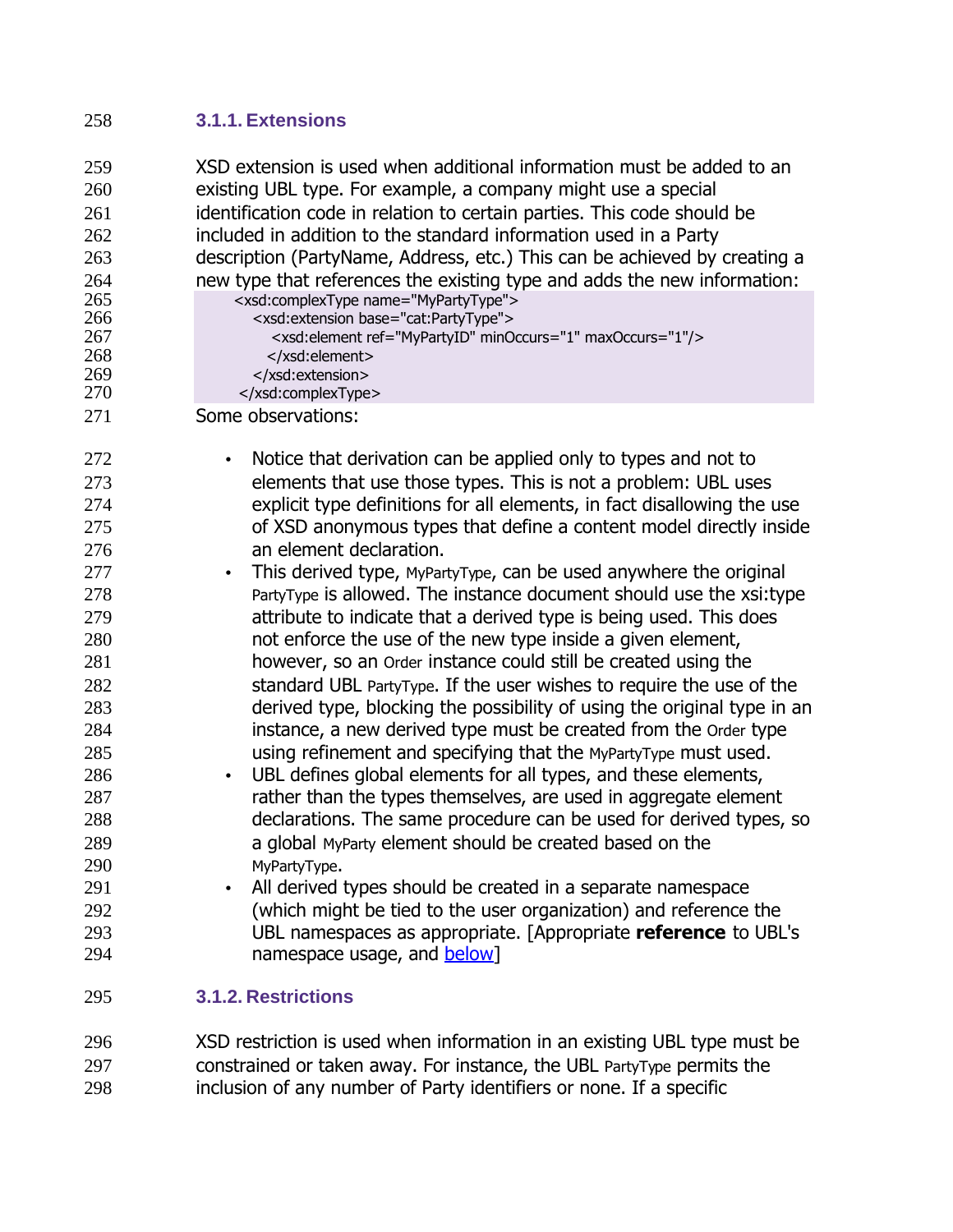| 299 | organization wishes to allow exactly one identifier, this is achieved as        |
|-----|---------------------------------------------------------------------------------|
| 300 | follows (note that the annotation fields are removed from the type              |
| 301 | definition to make the example more readable):                                  |
| 302 | <xsd:complextype name="MyPartyType"></xsd:complextype>                          |
| 303 | <xsd:restriction base="cat:PartyType"></xsd:restriction>                        |
| 304 | <xsd:sequence></xsd:sequence>                                                   |
| 305 | <xsd:element <="" ref="PartyIdentification" td=""></xsd:element>                |
| 306 | minOccurs="1" maxOccurs="1">                                                    |
| 307 |                                                                                 |
| 308 | <xsd:element <="" ref="PartyName" td=""></xsd:element>                          |
| 309 | minOccurs="0" maxOccurs="1">                                                    |
| 310 |                                                                                 |
| 311 | <xsd:element <="" ref="Address" td=""></xsd:element>                            |
| 312 | minOccurs="0" maxOccurs="1">                                                    |
| 313 |                                                                                 |
| 314 | <xsd:element <="" ref="PartyTaxScheme" td=""></xsd:element>                     |
| 315 | minOccurs="0" maxOccurs="unbounded">                                            |
| 316 |                                                                                 |
| 317 | <xsd:element <="" ref="Contact" td=""></xsd:element>                            |
| 318 | minOccurs="0" maxOccurs="1">                                                    |
| 319 |                                                                                 |
| 320 | <xsd:element <="" ref="Language" td=""></xsd:element>                           |
| 321 | minOccurs="0" maxOccurs="1">                                                    |
| 322 |                                                                                 |
| 323 |                                                                                 |
| 324 |                                                                                 |
| 325 |                                                                                 |
| 326 | Note that the entire content model of the base type, with the appropriate       |
| 327 | changes, must be repeated when performing restriction.                          |
| 328 | A very important characteristic of XSD restriction is that it can only work     |
| 329 | within the limits imposed by the rule that says that the resulting type must    |
| 330 | still be valid in terms of the original type, that is, it must be a true subset |
| 331 | of the original such that a document that validates against the original can    |
| 332 | also validate against the changed one. Thus:                                    |
|     |                                                                                 |
| 333 | you can reduce the number of repetitions of an element (that is,                |
| 334 | change its cardinality from 1100 to 150, for instance)                          |
| 335 | you can eliminate an optional element (that is, change its                      |
|     |                                                                                 |
| 336 | cardinality from 03 to 00)                                                      |
| 337 | you cannot eliminate a required element or make it optional (that               |
| 338 | is, change its cardinality from 13 to 03)                                       |
| 339 | 3.2. Some observations on extensions and restrictions                           |
|     |                                                                                 |
| 340 | Extensions and restrictions can be applied in any order to the same             |
| 341 | Type; it is recommended, though, that they be applied close to                  |
| 342 | each other to improve understanding of the resulting schema.                    |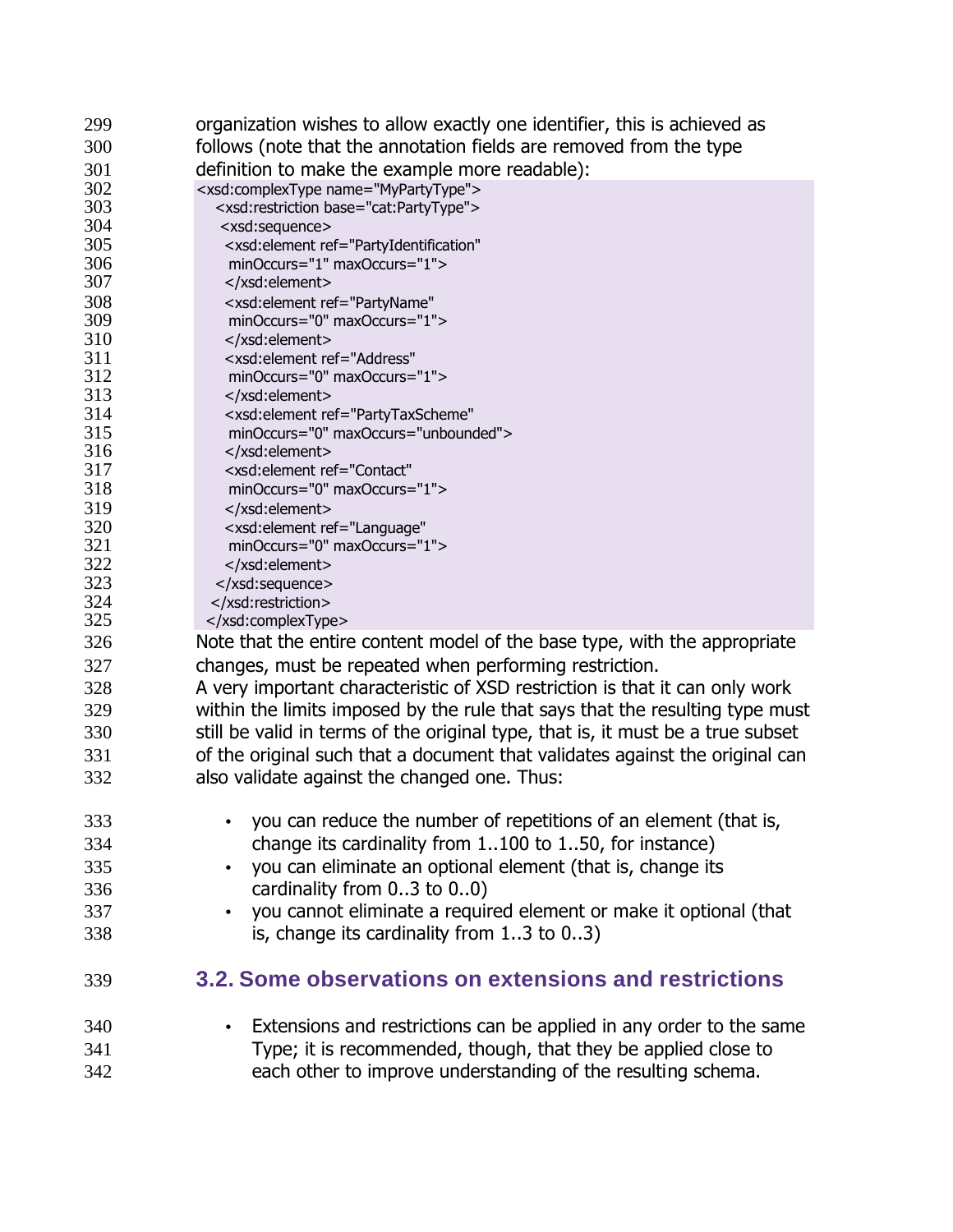- Notice that derivation can be applied only to types and not to elements that use those types. This is not a problem: UBL uses explicit type definitions for all elements, in fact disallowing XSD use of anonymous types that define a content model directly inside an element declaration.
- This derived type, MyPartyType, can be used anywhere the original PartyType is allowed. The instance document should use the xsi:type attribute to indicate that a derived type is being used. This does not enforce the use of the new type inside a given element, however, so an Order instance could still be created using the standard UBL PartyType. If the user wishes to require the use of the derived type, blocking the possibility of using the original type in an instance, a new derived type must be created from the Order type using refinement and specifying that the MyPartyType must used.
- UBL defines global elements for all types, and these elements, rather than the types themselves, are used in aggregate element declarations. The same procedure can be used for derived types, so a global MyParty element should be created based on the MyPartyType.
- All derived types should be created in a separate namespace (which might be tied to the user organization) and reference the UBL namespaces as appropriate. [Appropriate **reference** to UBL's namespace usage, and below]

#### **3.3. Documenting the Customization**

 Every time a derivation is performed on a UBL- or UBL-derived-Schema, the context driver and the driver value used must be documented. If this is not done, then by definition the derived Schema is not UBL-compliant. Context is expressed using a set of name/value pairs (context driver, driver value), where the names are one of a limited set of context drivers established by the UBL TC on the basis of CCTS (**Reference**):

- Business process
- Official constraint
- Product classification
- Business process role
- Industry classification
- Supporting role
- Geopolitical
- System constraint

 There is no pre-set list of values for each driver. Users are free at this point to use whatever codification they choose, but they should be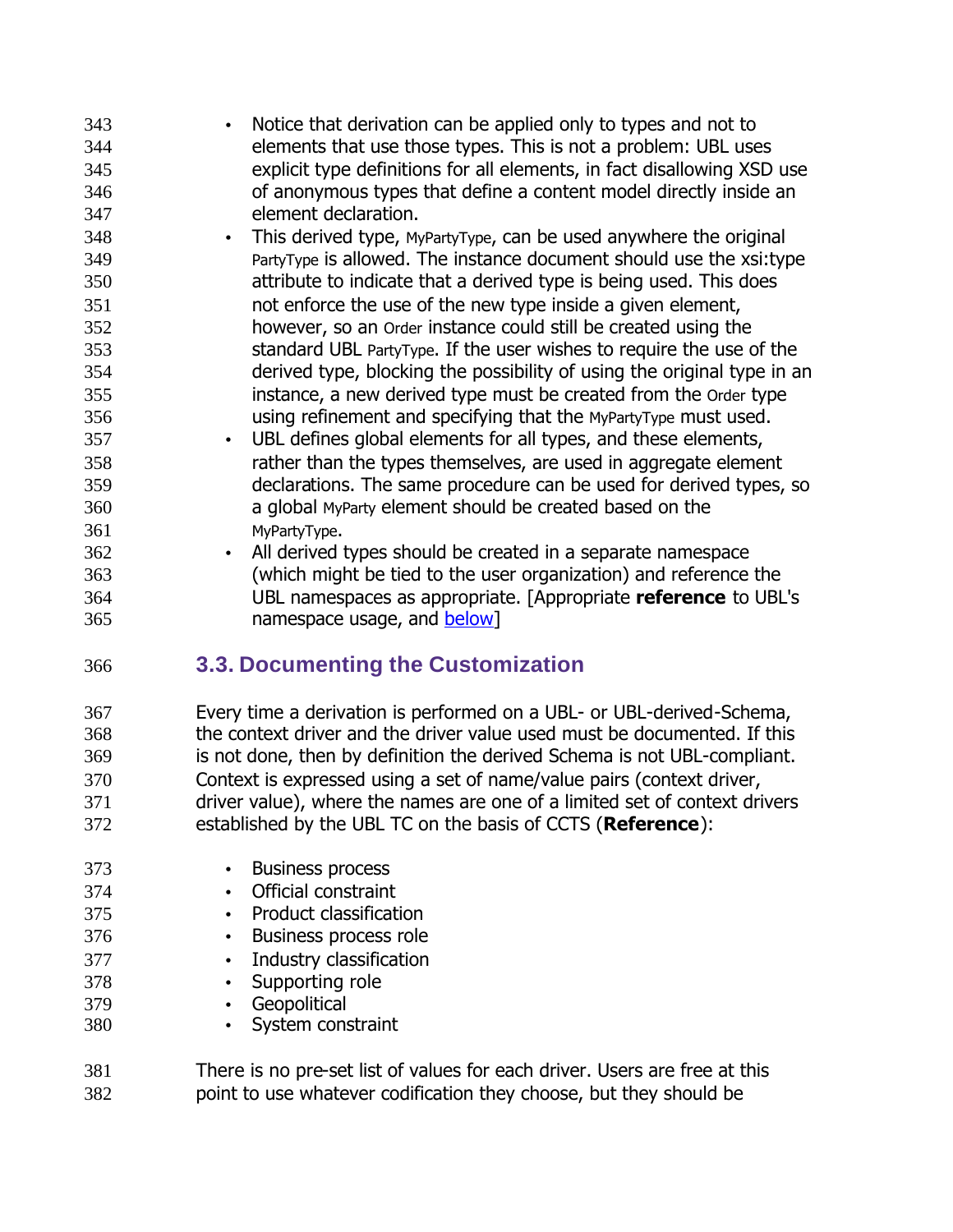| 383        | consistent; therefore while not obliged to do so, communities of users are                                |
|------------|-----------------------------------------------------------------------------------------------------------|
| 384        | strongly encouraged to always use the same values for the same context                                    |
| 385        | (that is, those who use "U.S.A" to indicate a country in the North                                        |
| 386        | American Continent, should not intermix it with "US" or "U.S." or "USA").                                 |
| 387        | And if a particular standardized codification is used, it should also be                                  |
| 388        | identified in the documentation. (Some standard sets of values are                                        |
| 389        | provided in the CCTS specification.)                                                                      |
|            |                                                                                                           |
| 390        | There is no predetermined order in which context drivers are applied.                                     |
| 391        | More than one context driver might be applied to various types within the                                 |
| 392        | same set of schema extensions. Therefore, documentation at the root                                       |
| 393        | level, although desirable, is not enough. Context should be included within                               |
| 394        | a <context> child of the element <contextualization> (in the UBL namespace)</contextualization></context> |
| 395        | inside the documentation for each customized type, with the name of the                                   |
| 396        | context driver expressed as in the list above, but using the provided                                     |
| 397        | elements within that element. For example, if a type is to be used in the                                 |
| 398        | French apparel industry (shoes), the Context documentation would appear                                   |
| 399        | as follows:                                                                                               |
| 400        | <xsd:annotation></xsd:annotation>                                                                         |
| 401        | <xsd:documentation></xsd:documentation>                                                                   |
| 402        | <ubl:contextualization></ubl:contextualization>                                                           |
| 403        | <ubl:context></ubl:context>                                                                               |
| 404        | <ubl:geopolitical>France</ubl:geopolitical>                                                               |
| 405        | <ubl:industryclassification>Apparel</ubl:industryclassification>                                          |
| 406        | <ubl:productclassification>Shoes</ubl:productclassification>                                              |
| 407        |                                                                                                           |
| 408<br>409 | <br>                                                                                                      |
| 410        | <xsd:annotation></xsd:annotation>                                                                         |
| 411        | The <context> element can be repeated, once of each incremental change.</context>                         |
| 412        | If a customization is made that does not fit into any of the existing                                     |
| 413        | context drivers, it should be described in prose inside the <context></context>                           |
| 414        | element:                                                                                                  |
| 415        | <xsd:annotation></xsd:annotation>                                                                         |
| 416        | <xsd:documentation></xsd:documentation>                                                                   |
| 417        | <ubl:contextualization></ubl:contextualization>                                                           |
| 418        | <ubl:context>Used for jobs performed on weekends to specify additional data</ubl:context>                 |
| 419        | required                                                                                                  |
| 420        | by the trade union                                                                                        |
| 421        |                                                                                                           |
| 422        |                                                                                                           |
| 423        | <xsd:annotation></xsd:annotation>                                                                         |
|            |                                                                                                           |

## **Note**

| 425 | Any issues with the set of context drivers currently defined |
|-----|--------------------------------------------------------------|
| 426 | or the taxonomies to be used for specifying values should be |
| 427 | communicated to the UBL Context Driver Subcommittee.         |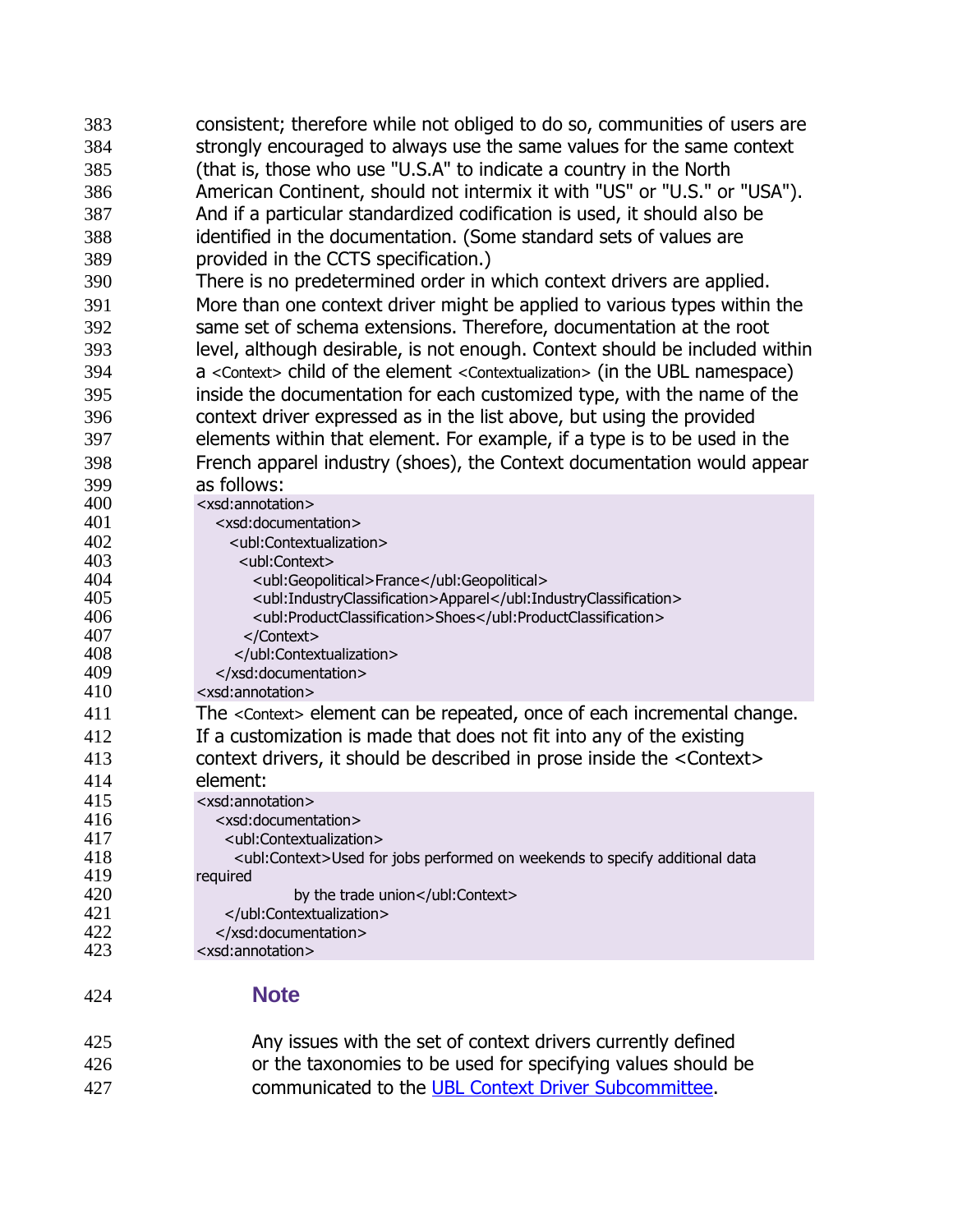| 428 | For each of the context drivers (Geopolitical, IndustryClassification, etc.) the  |
|-----|-----------------------------------------------------------------------------------|
| 429 | following characteristics should also be specified (a later version will          |
| 430 | provide the requisite attributes for doing so):                                   |
| 431 | listID (List Identifier) - string: The identification of a list of codes.         |
| 432 | Can be used to identify the URL of a source that defines the set of               |
| 433 | currently approved permitted values.                                              |
| 434 | listAgencyID (List Agency Identifier) - string: An agency that<br>$\bullet$       |
| 435 | maintains one or more code lists. Defaults to the UN/EDIFACT data                 |
| 436 | element 3055 code list.                                                           |
| 437 | listAgencyName (List Agency Name) - string: The name of the<br>$\bullet$          |
| 438 | agency that maintains the code list.                                              |
| 439 | listName (List Name) - string: The name of a list of codes.<br>$\bullet$          |
| 440 | listVersionID (List Version Identifier) - string: The Version of the<br>$\bullet$ |
| 441 | code list. Identifies the Version of the UN/EDIFACT data element                  |
| 442 | 3055 code list.                                                                   |
| 443 | languageID (Language Identifier) - string: The identifier of the                  |
| 444 | language used in the corresponding text string (ISO 639: 1998)                    |
| 445 | listURI (List URI) - string: The Uniform Resource Identifier that                 |
| 446 | identifies where the code list is located.                                        |
| 447 | listSchemeURI (List Scheme URI) - string: The Uniform Resource                    |
| 448 | Identifier that identifies where the code list scheme is located.                 |
| 449 | Coded Value: A value or set of values taken from the indicated                    |
| 450 | code list or classification scheme.                                               |
| 451 | Text Value: A textual description of the set of values.                           |
| 452 | 3.3.1. Context chains                                                             |
| 453 | As mentioned in "Customization of Customization", there is a risk that            |
| 454 | derivations may form extremely long and unmanageable chains. In order             |
| 455 | to avoid this problem, the Rule of Once-per-Context was formulated: no            |

 to avoid this problem, the Rule of Once-per-Context was formulated: no context can be applied, at a given hierarchical level of that context, more than once in a chain of derivations. Or, in other words, any given context driver can be specialized, but not reset. Thus, if the Geopolitical context driver with a value of "USA" has been applied to a type, it is possible to apply it again with a value that is a subset, or that occupies a hierarchically lower level than that of the original value, like California or New York, but it cannot be applied with a value equal or higher in the hierarchy, like Japan. In order to use that latter value, one must go up the ladder of the customization chain and derive the type from the same location as that from which the original was derived. **Figure 2.**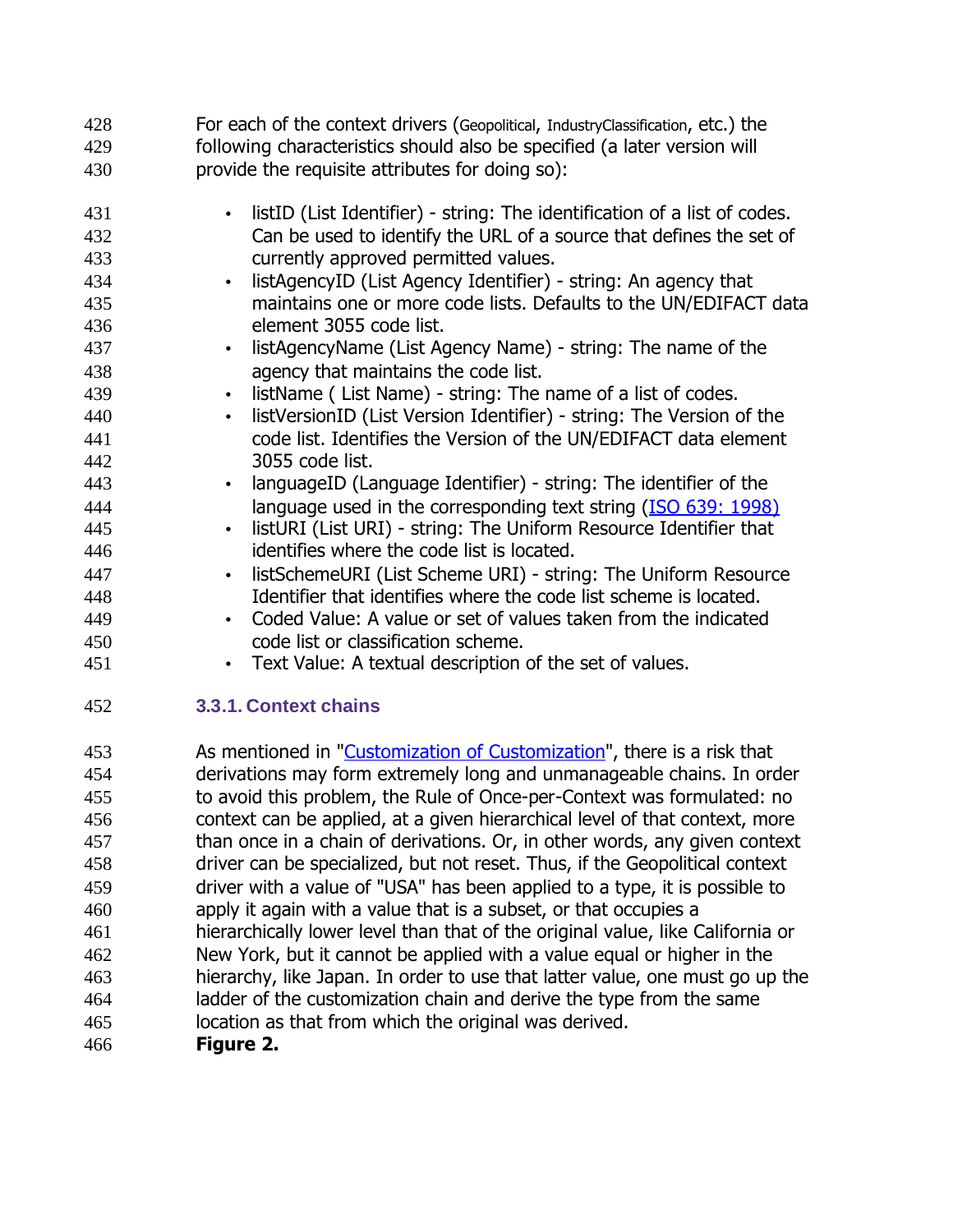

#### **3.4. Use of namespaces**

 Every customized Schema or Schema module must have a namespace name different from the original UBL one. This may end up having an upward-moving ripple effect (a schema that includes a schema module that now has a different namespace name must change its own namespace name, for instance). However, it should be noted that all that has to change is the local part of the namespace name, not the prefix, so that XPaths in existing XSLT stylesheets, for instance, would not have to be changed except inasmuch as a particular element or type has changed. Although there is not constraint as to what namespace name should be used for extensions, or what method should be used for constructing it, it is recommended that the method be, where appropriate, the same as the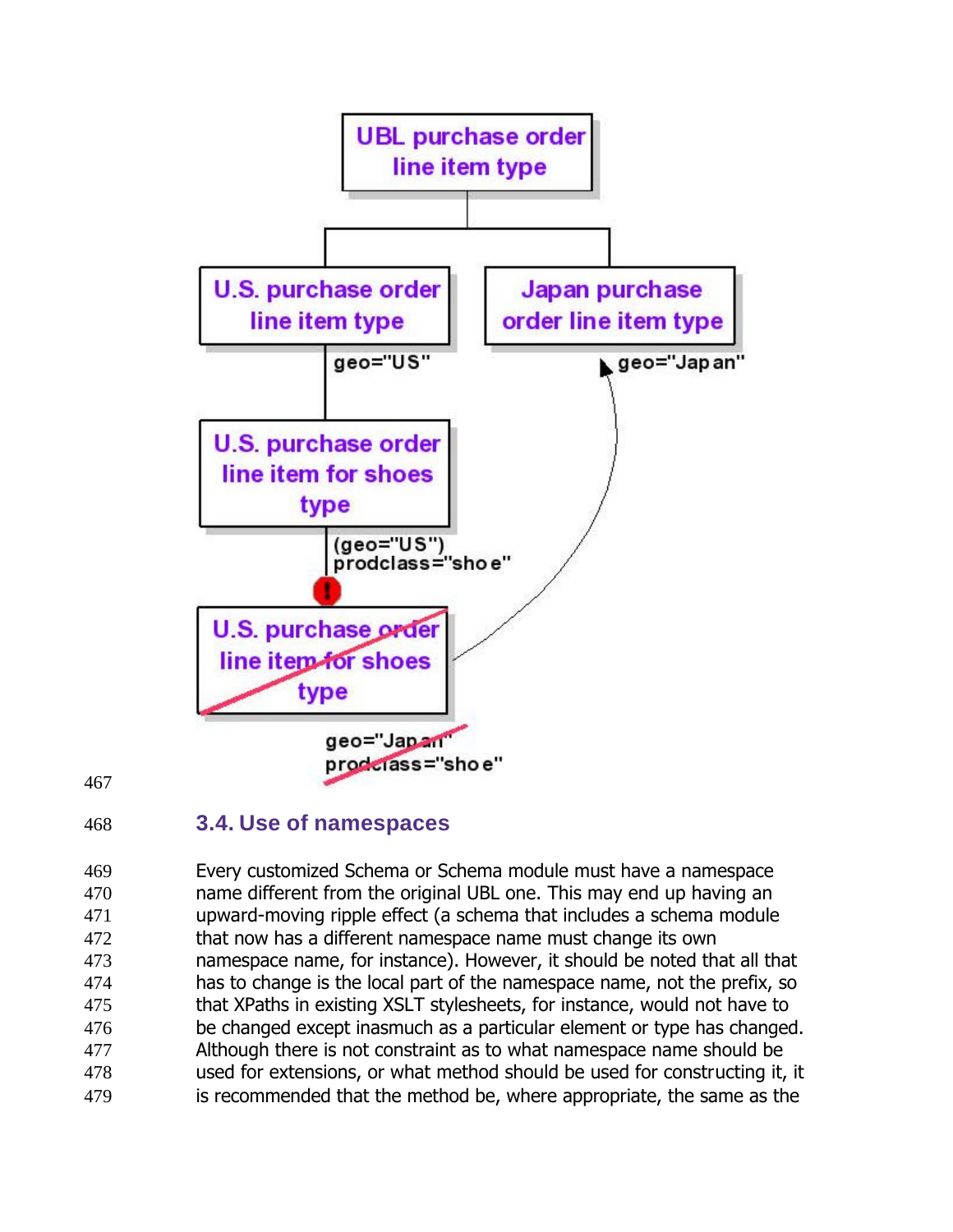method specified in [**Reference** to NDR document, section on namespace construction]

## **4. Non-Compatible UBL Customization**

 There are two important types of customization that XSD derivation does not allow. The first can be summarized as the deletion of required components (that is, the reduction of a component's cardinality from x..y to 0..y). The second is the ad hoc location of an addition to a content model. There may be some cases where the user needs a different location for the addition than the one allowed by XSD extension, which is at the end of a sequence.

 Because XSD derivation does not allow these types of customization, any attempts at enabling them (which in some cases simply mean rewriting the schema with the desired changes as a different schema in a different, non-UBL namespace) must by necessity produce results that are not UBL compatible. However, in order to allow users to customize their schemas in a UBL-friendly manner, the notion of an Ur-schema was invented: for each UBL Schema, an theoretical Ur-schema exists in which all elements are optional and all types are abstract. The use of abstract types is necessary because an Ur-type can never be used as is; a derived type must be created, as per the definition of abstract types in the XSD specification.

## **4.1. Use of Ur-Types**

- XSD derivation is sufficient for most cases, but as mentioned above, in some instances it may be necessary to perform changes to the UBL types that are not handled by standard mechanisms. In this case, the UBL Ur- types should be used. Remember, an Ur-type exists for each UBL standard type and differs only in that all elements in the content model are optional, including elements that are required in the standard type. By using the Ur-type, the user can therefore make modifications, such as eliminating a required field, that would not be possible using XSD derivation on the standard type.
- For instance, suppose an organization would like to use the UBL PartyType, but does not want to use the required ID element. In this case, normal 513 XSD refinement is used, but on the Ur-type rather than the standard type:<br>514 Sasa:complexType name="MyPartyType"> <xsd:complexType name="MyPartyType">

<xsd:restriction base="ur:PartyType"> <xsd:sequence> <xsd:element ref="PartyIdentification" 518 minOccurs="0" maxOccurs="0"><br>519 </xsd:element> </xsd:element> <xsd:element ref="PartyName"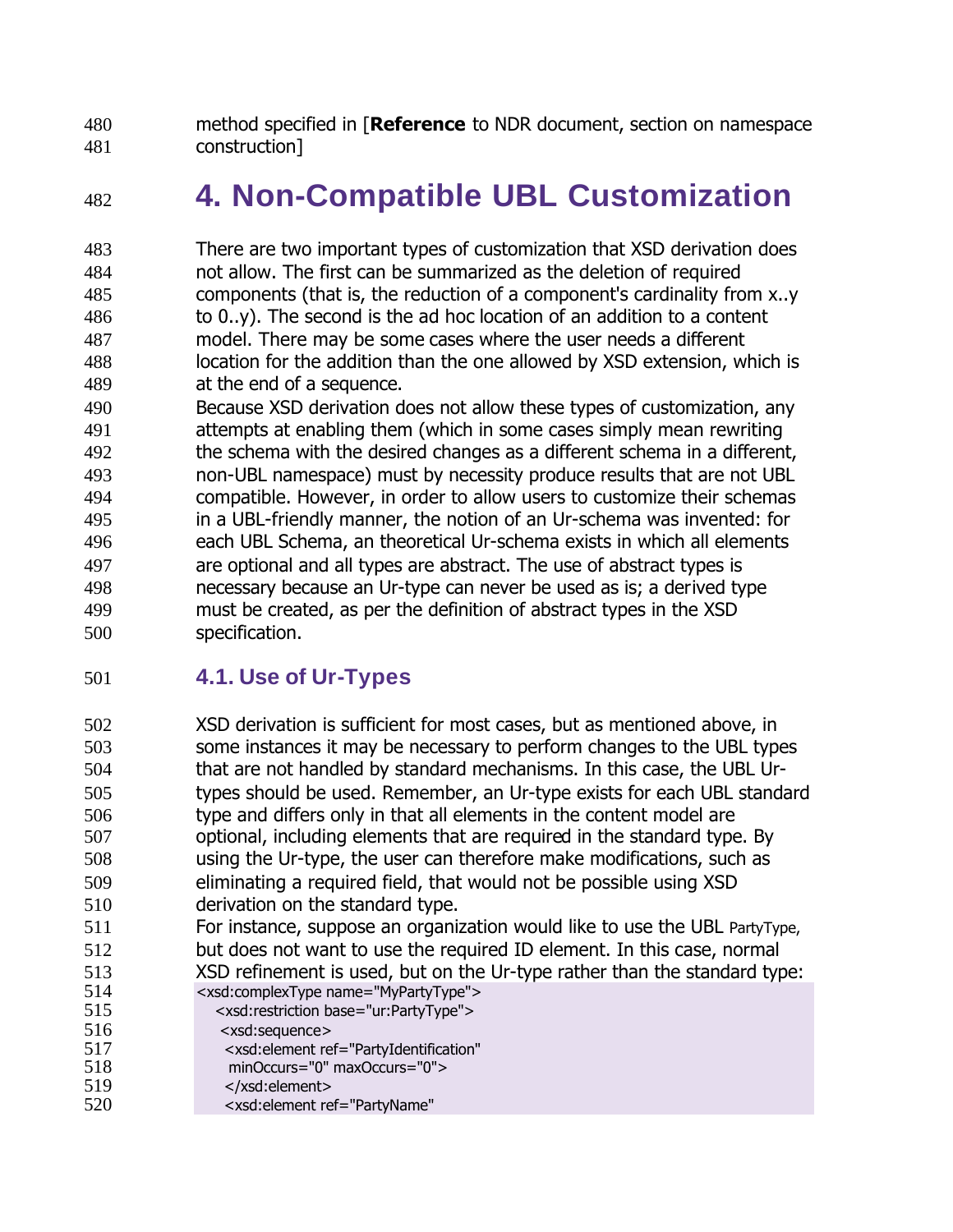| 521 | minOccurs="0" maxOccurs="1">                                                   |
|-----|--------------------------------------------------------------------------------|
| 522 |                                                                                |
| 523 | <xsd:element <="" ref="Address" td=""></xsd:element>                           |
| 524 | minOccurs="0" maxOccurs="1">                                                   |
| 525 |                                                                                |
| 526 | <xsd:element <="" ref="PartyTaxScheme" td=""></xsd:element>                    |
| 527 | minOccurs="0" maxOccurs="unbounded">                                           |
| 528 | $\langle x\mathsf{S}$ d:element $\rangle$                                      |
| 529 | <xsd:element <="" ref="Contact" td=""></xsd:element>                           |
| 530 | minOccurs="0" maxOccurs="1">                                                   |
| 531 |                                                                                |
| 532 | <xsd:element <="" ref="Language" td=""></xsd:element>                          |
| 533 | minOccurs="0" maxOccurs="1">                                                   |
| 534 |                                                                                |
| 535 |                                                                                |
| 536 |                                                                                |
| 537 |                                                                                |
| 538 | The new type is no longer compatible with the UBL PartyType, so standard       |
| 539 | processing engines that know about XSD derivation will not recognize the       |
| 540 | type relationship. However, some level of interoperability is still preserved, |
| 541 | since both UBL PartyType and MyPartyType are derived from the PartyType Ur-    |
|     |                                                                                |

 type. If this additional flexibility is required, a processor can be implemented to use the Ur-type rather than the UBL type. It will then be able to process both the UBL type and the custom type, since they have a common ancestor in the Ur-type (at the expense, of course, of an added level of complexity in the implementation of the processor).





548<br>549

Once again: changes to the Ur-type do not enforce changes in the enclosing type, so the UBL OrderType has to be changed as well if the user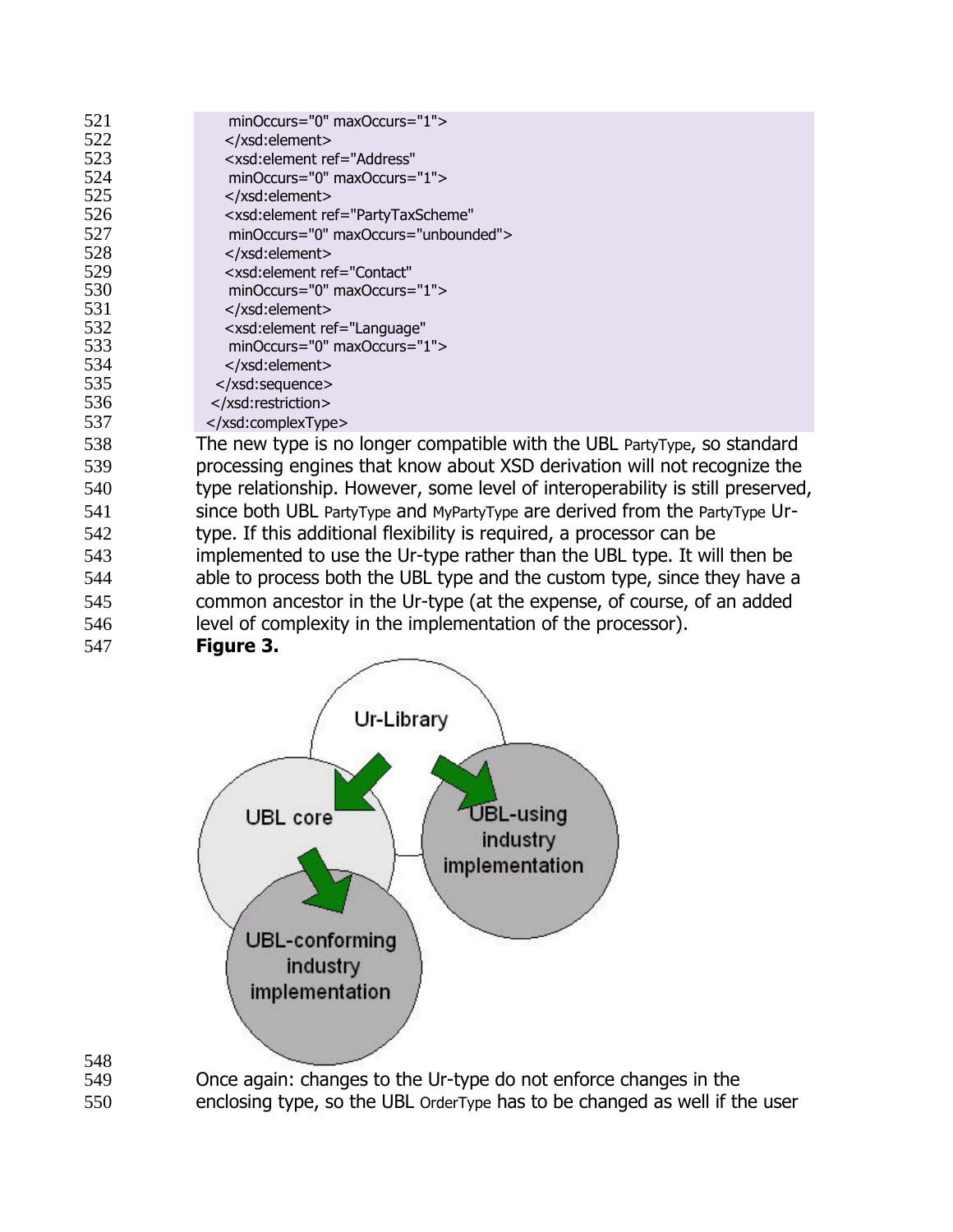- organization wants to ensure that only the new MyPartyType is used. In fact, the new OrderType will not be compatible with the UBL OrderType, since MyPartyType is no longer derived from UBL's PartyType. However, the new OrderType can be derived from the OrderType Ur-type to achieve maximum interoperability.
- It is possible that at some point one ends up with a schema that contains customizations that were made in a compatible manner as well as customizations that were made in a non-compatible manner. If that is the case, then the schema must be considered non-compatible.

## **4.2. Building New Types Using Core Components**

- Sometimes no type can be found in the UBL library or Ur-type library that can be used as the basis for a new type. In this case, maximum interoperability (though not compatibility) can be achieved by building up the new type using types from the core component library that underlies UBL. For example, suppose a user organization needs to include a specialized product description inside business documents. This description includes a unique ID, a name and the storage capacity of the product expressed as an amount. The type definition would then appear as follows: 570 <xsd:complexType name="ProductDescriptionType"><br>571 <xsd:sequence>
- 571 <xsd:sequence><br>572 <xsd:eleme
- <xsd:element name="ID" type="cct:IdentifierType"/> <xsd:element name="Name" type="cct:NameType"/> <xsd:element name="Capacity" type="cct:AmountType"/> 575 </xsd:sequence><br>576 </xsd:complexType> </xsd:complexType>
- **Note**
- The above example should belong to a clearly non-UBL
- namespace.
- It goes without saying that all new names defined when creating custom types from scratch should also conform to the UBL Naming and Design Rules [**Reference**].

## **5. Use and Customization of Codelists**

 UBL has chosen to reference external codelists whenever possible, and provides a mechanism for including external codelists into the business document. This mechanism is described in [**REFERENCE CODELIST PAPER]**. Consequently, this topic is not addressed here. UBL-compliant customization does include the use of that mechanism for referencing codelists, which may, in some cases, include the specialization of standard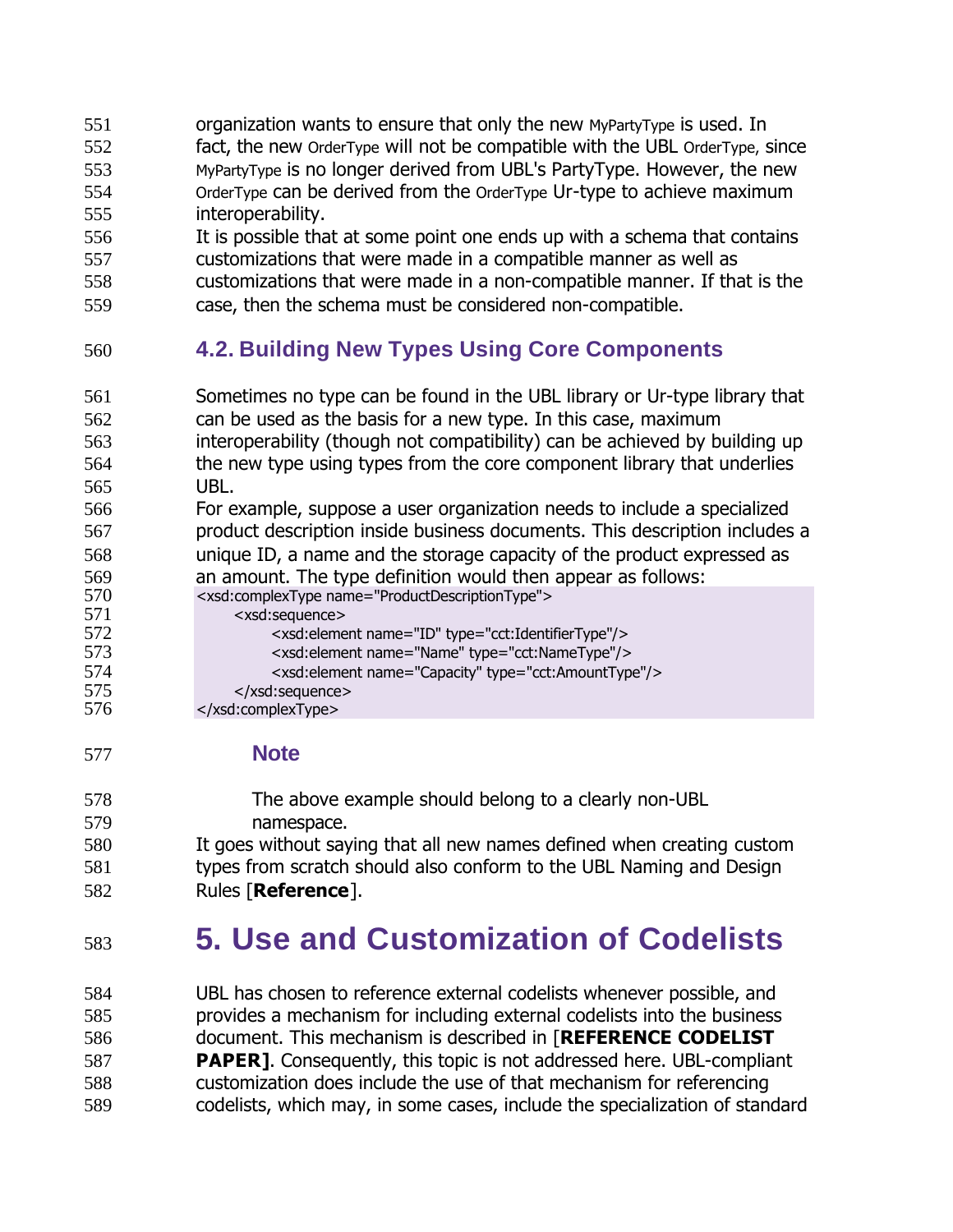codelists external to UBL. This is perfectly acceptable in UBL-compliant customizations, provided that the use of namespaces clearly denotes the owner of the standard or customized codelist.

## **6. Use of the UBL Type Library in Customization**

 UBL provides a large selection of types which can be extended and refined as described in the preceding sections. However, the nternal structure to the UBL type library needs to be understood and respected by those doing customizations. UBL is based on the concept of compatible reuse where possible, and there are cases where it would be possible to extend different types within the library to achieve the same end. This section discusses the specifics of how namespaces should be imported into a customizer's namespace, and the preference of types for specific extension or restriction. What follows applies equally to UBL-compatible and UBL-non-compatible extensions.

## **6.1. The Structure of the UBL Type Library**

 The UBL type library is exhaustively modelled and documented as part of the standard; what is provided here is a brief overview from the perspective of the customizer.

609 Within the UBL type library is an implicit hierarchy, structured according to the rules<br>610 provided by the UBL NDR. When customizing UBL document types, the top level of th provided by the UBL NDR. When customizing UBL document types, the top level of the hierarchy is represented by a specific business document. The business document schema instances are found inside the control schema modules, which consist of a global  $613$  element declaration and a complex type declaration (referenced by the global element element declaration and a complex type declaraion (referenced by the global element  $614$  declaration) for the document type. Also within these control schema modules are declaration) for the document type. Also within these control schema modules are  $615$  imports of the other UBL namespaces used (termed "external schema modules"), a imports of the other UBL namespaces used (termed "external schema modules"), and possibly includes of schema instances specific to that module (termed "internal schema 617 modules"). The control schema modules import the Common Aggregate Components<br>618 (CAC) and Common Basic Components (CBC) namespaces, which include alobal elem 618 (CAC) and Common Basic Components (CBC) namespaces, which include global element<br>619 and type declarations for all of the reusable constructs within UBL. These namespace and type declarations for all of the reusable constructs within UBL. These namespace packages in turn import the Specialized Datatype and Unspecialized Datatype namespaces, which include declarations for the constructs which describe the basic business uses for data-containing elements. These namespaces in turn import the CCT namespace, which provides the primitives from which the UBL library is built.[**Replace the above with a copy or a reference of the picture in NDR**] This hierarchy represents the model on which the UBL library is based, and provides a type-intensive environment for the customizer. The basic structure is one of semantic qualification: as you move from the modeling primitives (CCTs) and go up the hierarchy toward the business documents, the semantics at each level become more and more completely qualified. This essential fact provides the fundamental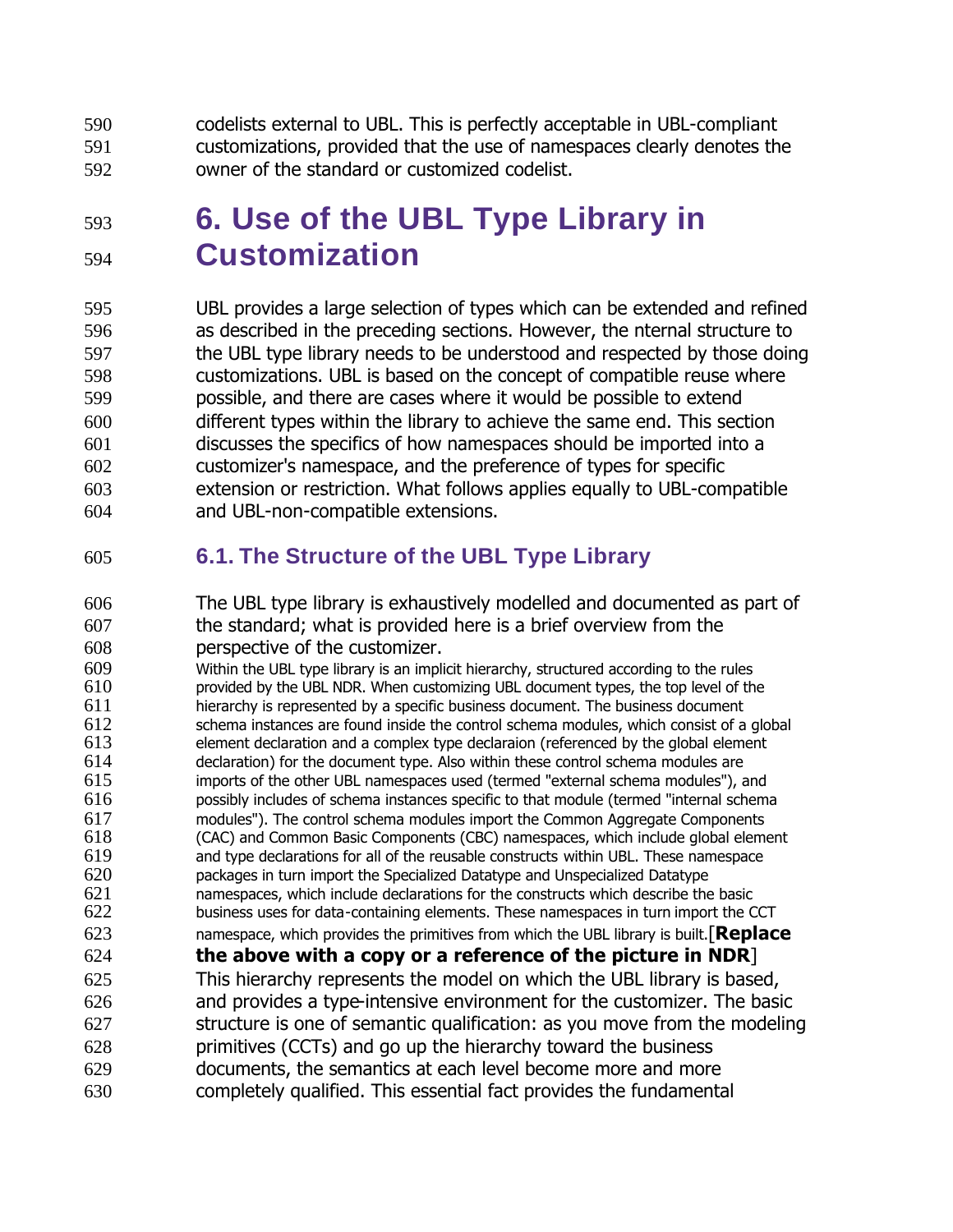guidance for using these types in customizations, as discussed more fully below.

#### **6.2. Importing UBL Schema Modules**

 UBL schema modules are included for use in a customization through the importing of their namespaces. Before extending or refining a type, you must import the namespace in which that type is found directly into the customizing namespace. While inclusion may be used to express internal packaging of multiple schema instances within a customizer's namespace, the include mechanism should never be used to reference the UBL type library.

- The UBL NDR provides a mechanism whereby each schema module made up of more than a single schema instance has a "control" schema instance, which performs all of the imports for that namespace.
- Customizers should follow this same pattern, since their customizations may well be further customized, as described above. In the same vein, when a UBL document type is imported, it should be the control schema module for that document type which is imported, bringing in all of the doctype-specific constructs, whether in the control schema instance for that namespace or one of the "internal" schema instances.

#### **6.3. Selecting Modules to Import**

 In many cases, the customizer will have no choice about importing or not importing a specific module: if they need to extend the document-type- level complex type, there is only a single choice: the control schema for the document type must be imported. Not all cases are so clear, however. When creating lower-level elements, by extending the types found in the CAC and CBC namespaces (for example), it is possible to either extend a provided type, or to build up a new one from the types available within the Specialized Datatypes and Unspecialized Datatypes namespace packages.

 UBL compatible customization always involves reuse at the highest possible level within the hierarchy described here. Thus, it is always best to reuse an existing type from a higher-level construct than to build up a new type from a lower-level one. Whenever faced with a choice about how to proceed with a customization, you should always determine if there is a customizable type within the CAC or CBC before going to the Datatype namespace packages. This rule further applies to the use of the datatype namespaces: never go directly to the CCT namespace to create a type if something is available for extension or refinement within the datatype namespaces. By the same token, it is always preferable to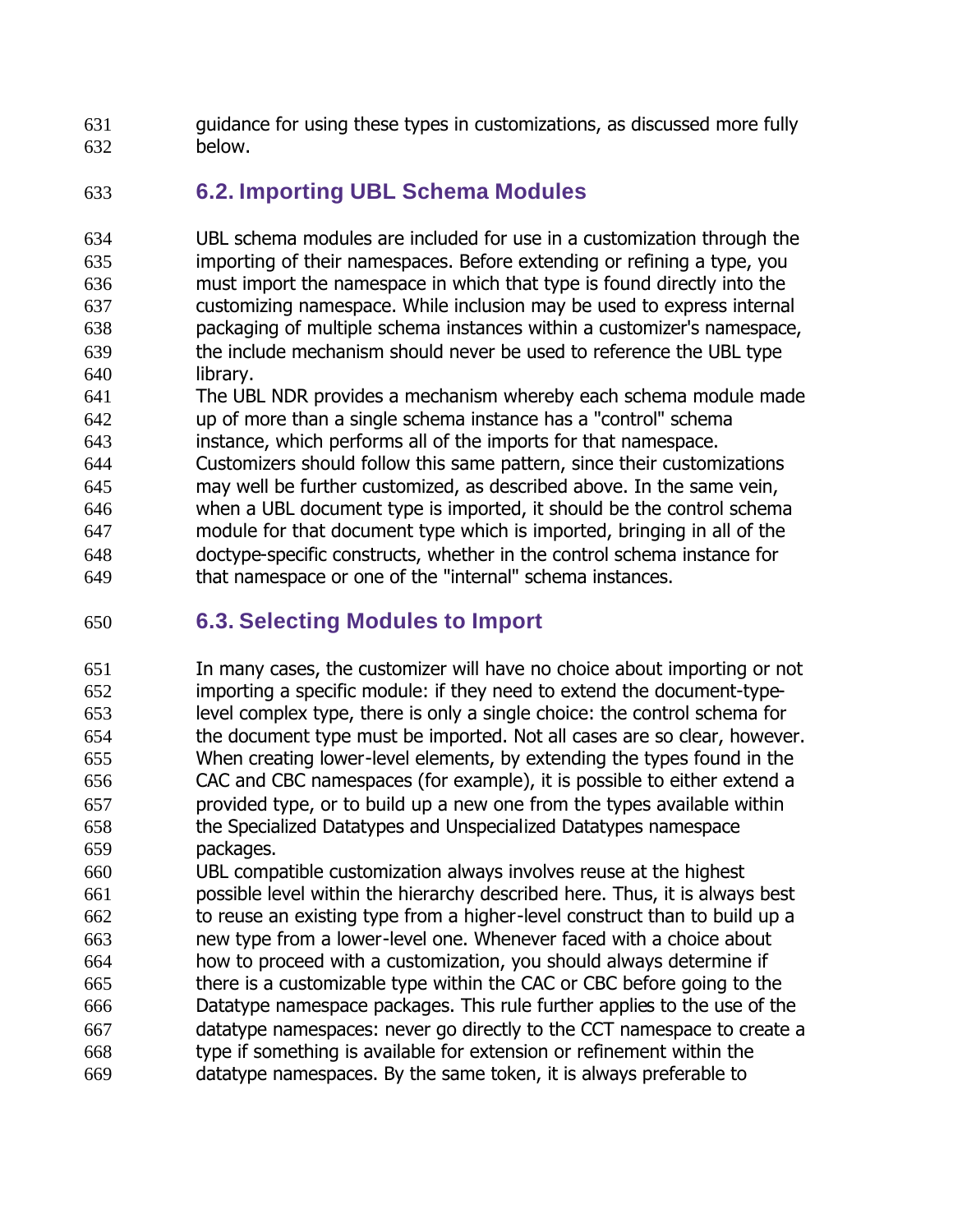- extend a complex datatype than to create something with reference to an XSD primitive datatype, or a custom simple type.
- It is important to bear in mind that the structure of the UBL library is based around the ideas of semantic qualification and reuse. You should never introduce semantic redundancy into a customized document based on UBL. You should always further qualify existing semantics if at all possible.

## **6.4. Creating New Document Types with the UBL Type Library**

 UBL provides many useful document types for customization, but for some business processes, the needed document types will not be present. When creating a new document type, it is recommended that they be structured as similarly as possible to existing documents, in accordance with the rules in the UBL NDR. The basic structure can easily be seen in an examination of the existing document types. What is not so obvious is the approach to the use of types. The design here is to primarily use the types provided in the CAC and CBC, and only then going to the Datatypes namespace packages. This is the same approach described for modifying UBL document types in the preceding section.

## **7. Future Directions**

 It is planned that in Phase II of the development of this Context Methodology, a context extension method will be designed to enable automatic customization of UBL types based on context, as outlined in the charter of the UBL TC. This methodology will work through a formal specification of the reasons for customizing the type, i.e. the context driver and its value. By expressing the context formally and specifying rules for customizing types based on this context, most of the changes that need to be made to UBL in order for it to fit in a given usage environment can be generated by an engine rather than performed manually. In addition, significant new flexibility may be gained, since rules from two complementary contexts could perhaps be applied simultaneously, yielding types appropriate for, say, the automobile industry and the French geopolitical entity, with the appropriate documentation and context chain produced at the same time. UBL has not yet progressed to this stage of development. For now, one of the main goals of the UBL Context Methodology Subcommittee is to gather as many use cases as possible to determined what types of customizations are performed in the real world, and on what basis. Another important goal is to ensure that types derived at this point from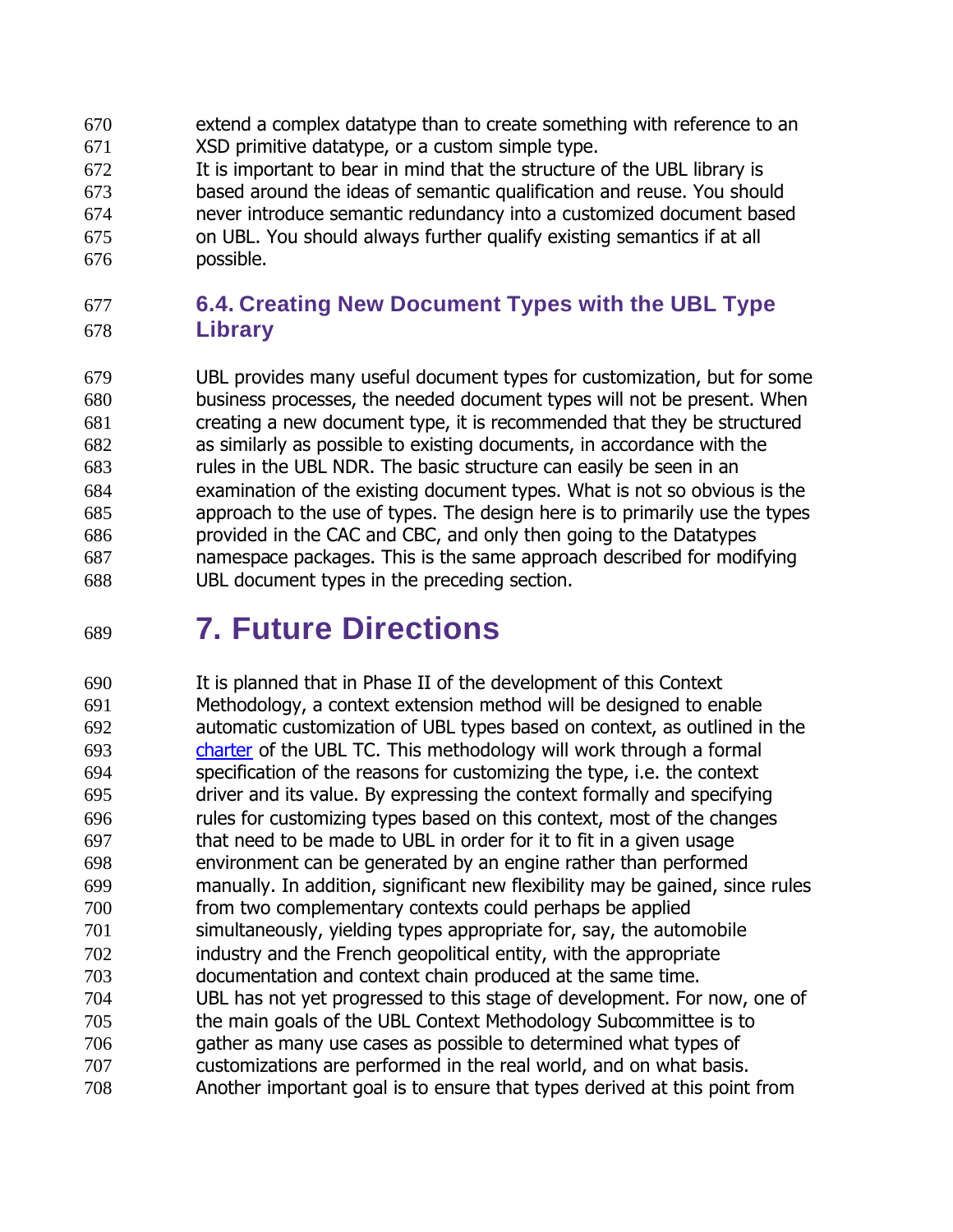UBL's version 1 can be still used later on, intermixed with types derived automatically in the future.

## **A. Notices**

 Copyright © The Organization for the Advancement of Structured Information Standards [OASIS] 2001, 2002. All Rights Reserved. OASIS takes no position regarding the validity or scope of any intellectual property or other rights that might be claimed to pertain to the implementation or use of the technology described in this document or the extent to which any license under such rights might or might not be available; neither does it represent that it has made any effort to identify any such rights. Information on OASIS's procedures with respect to rights in OASIS specifications can be found at the OASIS website. Copies of claims of rights made available for publication and any assurances of licenses to be made available, or the result of an attempt made to obtain a general license or permission for the use of such proprietary rights by implementors or users of this specification, can be obtained from the OASIS Executive Director.

- OASIS invites any interested party to bring to its attention any copyrights, patents or patent applications, or other proprietary rights which may cover technology that may be required to implement this specification. Please address the information to the OASIS Executive Director.
- This document and translations of it may be copied and furnished to others, and derivative works that comment on or otherwise explain it or assist in its implementation may be prepared, copied, published and distributed, in whole or in part, without restriction of any kind, provided that the above copyright notice and this paragraph are included on all
- such copies and derivative works. However, this document itself may not be modified in any way, such as by removing the copyright notice or references to OASIS, except as needed for the purpose of developing
- OASIS specifications, in which case the procedures for copyrights defined in the OASIS Intellectual Property Rights document must be followed, or as required to translate it into languages other than English.
- The limited permissions granted above are perpetual and will not be revoked by OASIS or its successors or assigns.
- This document and the information contained herein is provided on an "AS IS" basis and OASIS DISCLAIMS ALL WARRANTIES, EXPRESS OR IMPLIED, INCLUDING BUT NOT LIMITED TO ANY WARRANTY THAT THE
- USE OF THE INFORMATION HEREIN WILL NOT INFRINGE ANY RIGHTS OR ANY IMPLIED WARRANTIES OF MERCHANTABILITY OR FITNESS FOR A PARTICULAR PURPOSE.